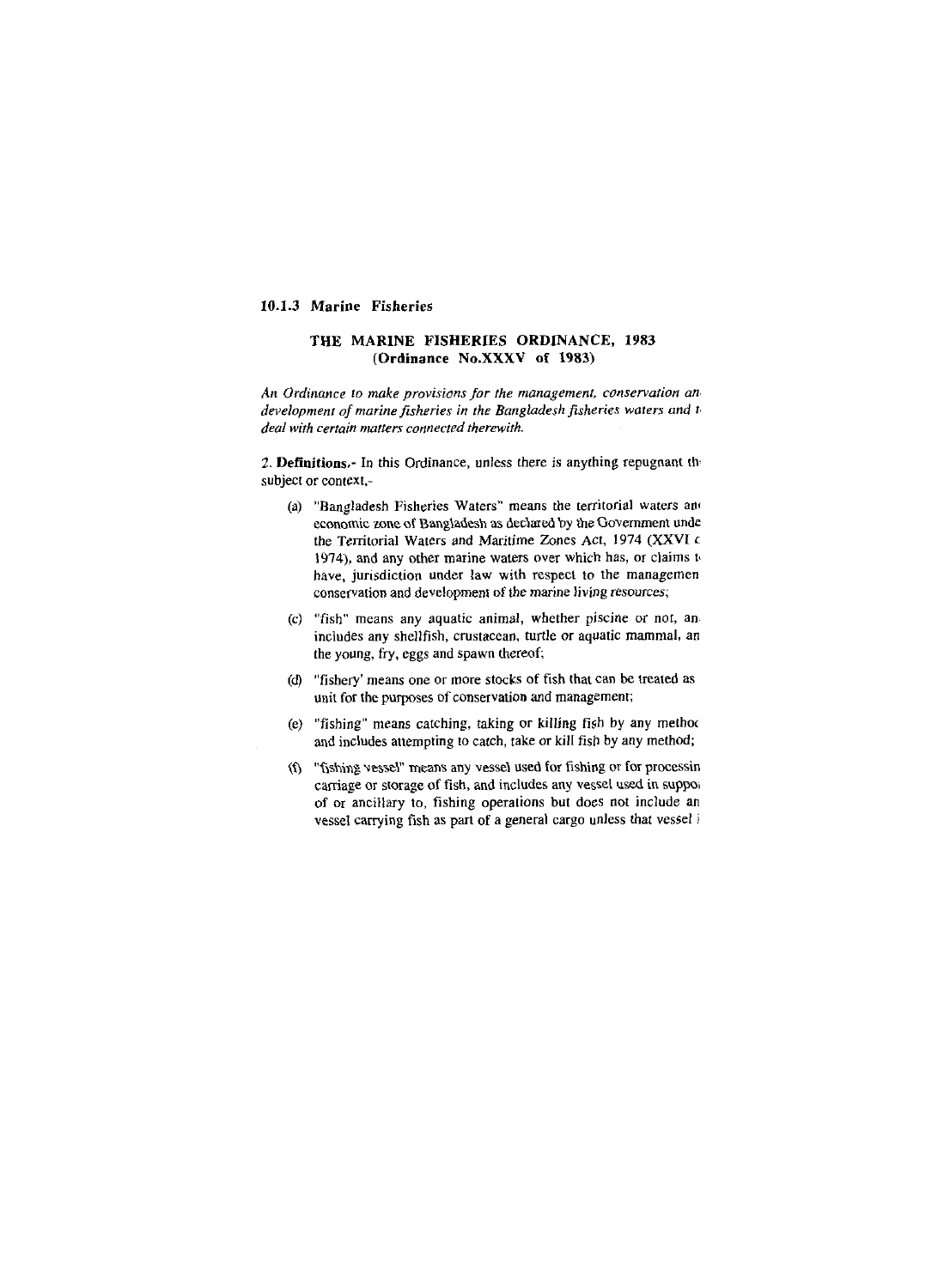engaged in operations in support of, or ancillary to, fishing operations;

- (g) "foreign fishing vessel" means any fishing vessel other than a local fishing vessel;
- (i) "local fishing vessel" means any fishing vessel-
	- (i) wholly owned by one or more persons who are citizens of Bangladesh; or
	- (ii) wholly owned by any company, society or other association of persons established under the law of Bangladesh of which at least 51 percent of the shares are held by citizens of Bangladesh and includes any fishing vessel registered in Bangladesh and operating under Bangladesh flag under joint venture or any other approved arrangements;
	- (iii) wholly owned by the Government or by a statutory corporation established under a law of Bangladesh;
- (k) "skipper", in relation to a fishing vessel, means the person for lhe time being having command or charge of the vessel.

3. Provisions regarding non-mechanized local fishing vessels and local fishing with limited horsepower.-(l) The Government may, by notification in the official Gazette, exempt, subject to such conditions, if any, as may be specified therein, any local fishing vessel or class of vessels from the provisions of Part **111** for such period as may be specified in the notification.

*(2)* The Government may, by notification in the official Gazette, declare zone in which only non-mechanized local fishing vessels or mechanized local fishing vessels of such tonnage as the Government may, by notification in the official Gazette, determine may engage in fishing operation or in which fishing operations by other fishing vessels may be restricted.

**S.** Director responsible for management, etc.- The Director shall have responsibility for the management, conservation, supervision and development of marine fisheries and the implementation of the objectives of this Ordinance.

7. Types, classes and numbers of fishing vessels.- Havingregard to the requirement of fisheries management and development plans, the Government may, by notification in the official Gazette, specify types, classes and number of fishing vessels that can be deployed in the Bangladesh fisheries waters: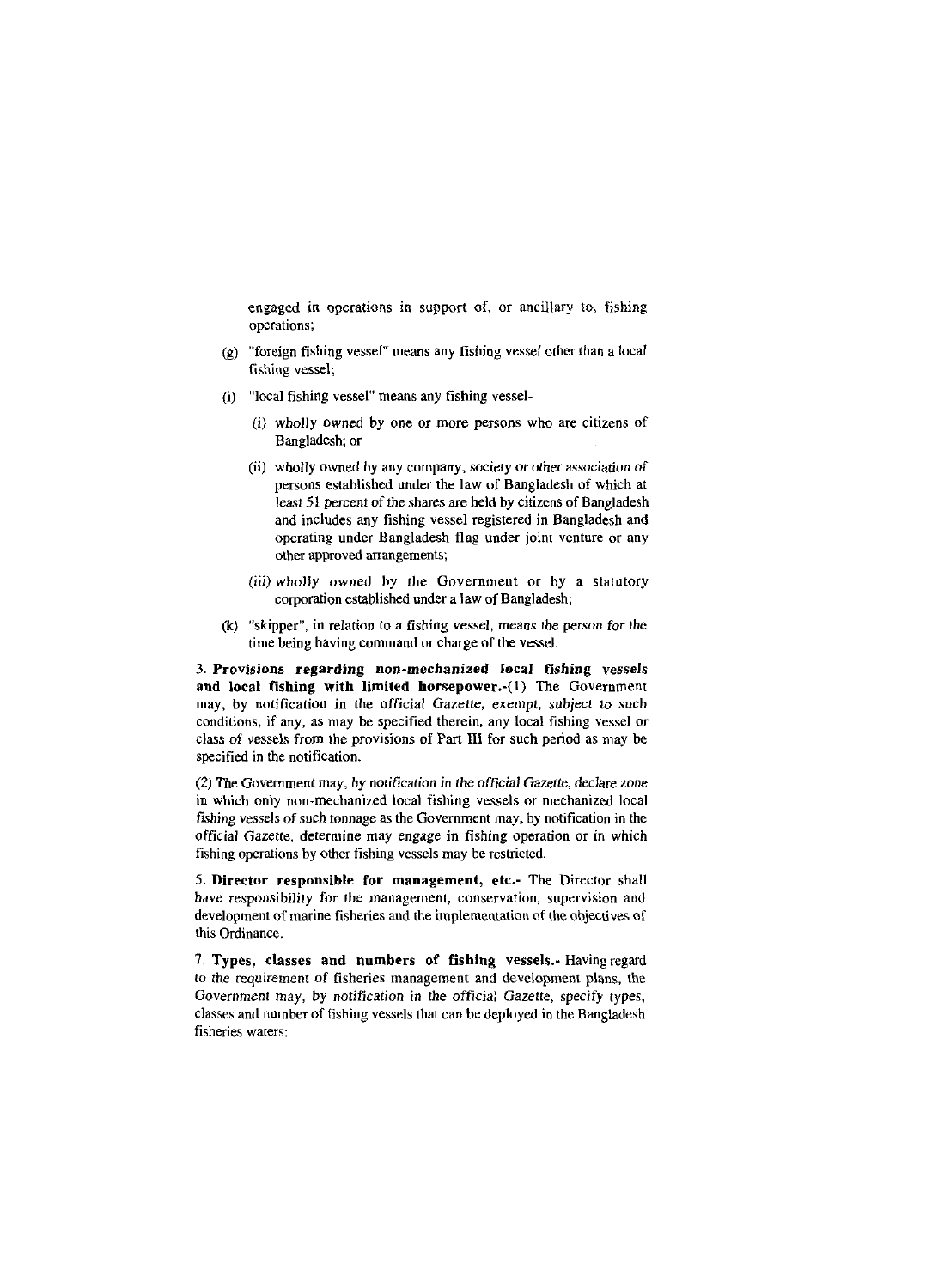Provided that the Government may exempt fishing vessels already permitted to operate prior to the coming into force of this Ordinance.

**8. Director to issue licences.-** The Director shall be responsible for issuing licences in respect of all marine fishing in the Bangladesh fisheries waters.

13. **Matters for which licence is valid.-** Each licence shall be valid only with respect to the species of fish and the type of fishing gear or the method of fishing or the location specified in the licence.

**14. Duty to provide information regarding catches.-** The holder of any licence shall keep detailed information of catches as well as sales in such form as may be prescribed and a copy of this information shall be furnished to the Director.

15. **Fishing vessels not to interfere with navigation..** No fishing vessels shall be operated so as to interfere with navigational aids or with shipping in established shipping routes.

16. **Licence to** be **subject to certain conditions.-(l)** Each licence shall be subject to such conditions as may be specified in this Ordinance and in any rules made thereunder, and as may be otherwise endorsed upon such licence by the Director.

*(2)* In particular, and without limiting the generality of the foregoing sub-section, the Director may attach all or any of the following terms and conditions to any licence, namely:.

- (a) the areas within which, and the period during which, fishing is authorised;
- (b) the species, size, sex, age and quantities of fish may be caught of taken;
- (C) the methods by which fish may be caught or taken;
- (d) the types, size and amount of fishing gear that may be used by the fishing vessel;
- (e) statistical and other information required to be given by the skipper to the Government, including statistics relating to catch and effort and also reports as to the position of the vessels;
- (D the keeping on board the fishing vessel and other means for its identification;
- (g) the marking of the fishing vessel and other means for its identification;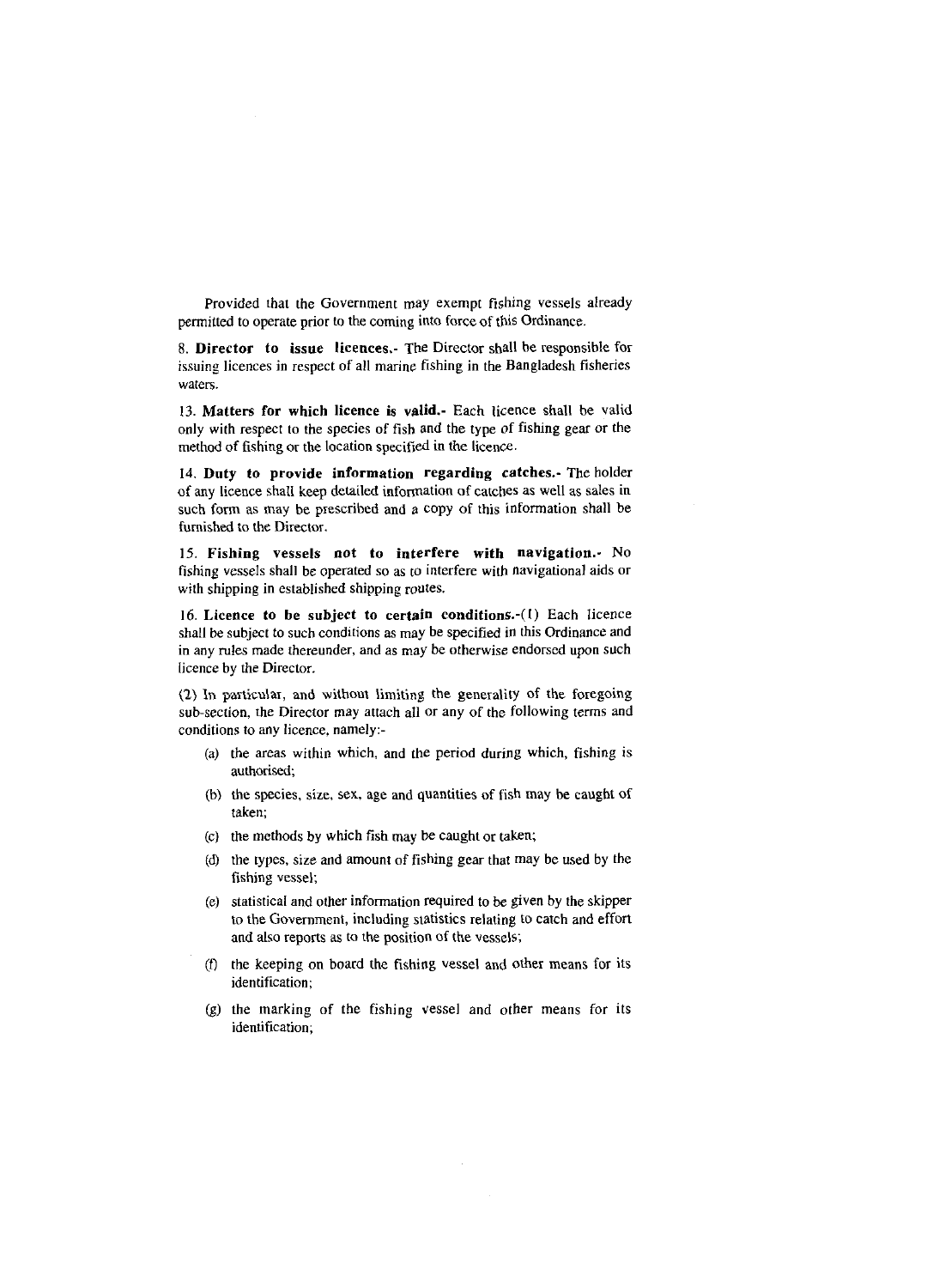(h) such other matters as the Director may consider necessary or expedient for the management, conservation and development of fisheries resources of Bangladesh.

(3) In addition to the terms and conditions which may he imposed on any licence under sub-section (2), the Director may make applicable to foreign fishing vessels all or any of the following terms and conditions, namely:.

- (a) entry by foreign fishing vessels into Bangladesh ports for the inspection of its catch which is subject to customs formalities and for any other purpose;
- @) the specification of points of entry into. and departure from, the Bangladesh fisheries waters;
- (c) the protection of local fisheries;
- **(6)** the execution of bonds or other forms of security for the duration of the licence;
- (e) the reporting of the position by the foreign fishing vessel while within, or about to enter, the Bangladesh fisheries waters;
- (f) the directions and instructions given by the authorised officers from the Government ships or aircrafts to the foreign fishing vessel that shall be complied with by the skipper;
- (g) the installation and maintenance in working order of a transponder or other equipment on the foreign fishing vessel for the identification and location of the vessel and of adequate navigational equipment to enable its position to be fixed from the vessel;
- (h) the carriage on hoard the foreign fishing vessels of specified communication equipment, specified nautical charts, nautical publications and nautical instruments;
- (i) the placing of observers on the foreign fishing vessel and the reimbursement to the Government of the costs of doing so;
- (i) the training of citizens of Bangladesh in the methods of fishing employed by the foreign fishing vessel and the transfer to Bangladesh of technology relating to fisheries;
- (k) the conduct by the fishing vessel of specified programmes of fisheries research.

**17. Local fishing vessels to be registered..** No licence shall be issued in respect of a local fishing vessel that is required to he registered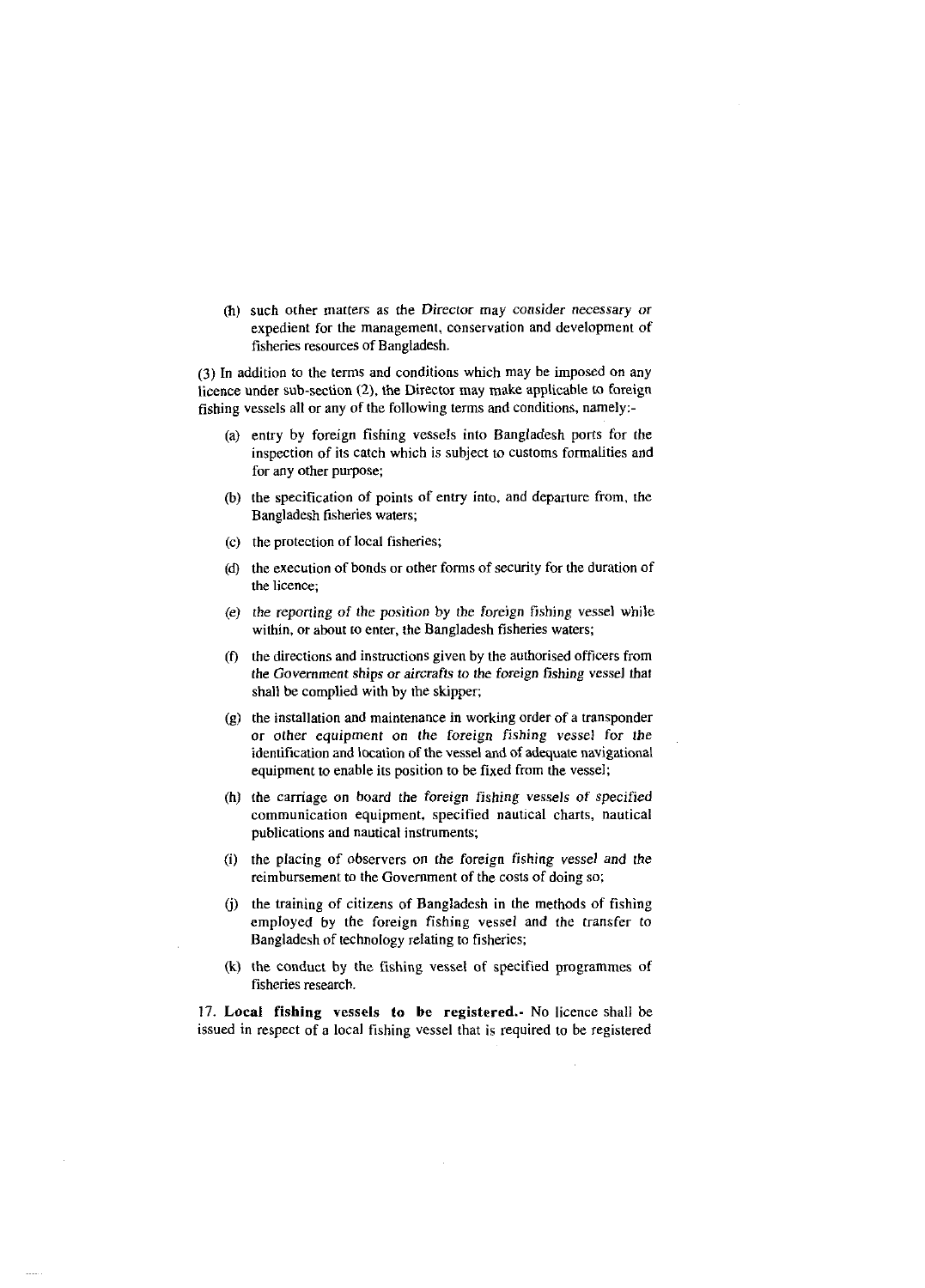under any law for the time being in force unless the vessel has been registered.

18. Local fishing vessel to hold valid certificate of inspection.- No licence shall he issued in respect of a local fishing vessel that is required to hold a valid certificate of inspection under any law for the time being in force unless such a certificate is issued in respect of that vessel.

19. Grounds for refusing to issue licenses, etc., to local fishing vessels.- The Director may, by order in writing, refuse to issue a licence in respect of local fishing vessel, or he may likewise suspend, cancel or refuse to renew any licence that has heen issued in respect of a local fishing vessel, where he is satisfied that-

- (a) it is necessary to do so in order to allow for the proper management, conservation and development of any particular fishery in accordance with any fisheries management, conservation and development plan;
- **(b)** it is otherwise in the best interest of marine fishexies industry to do SO; or
- (c) the vessel in respect of which the licence has heen used in contravention of the provisions of this Ordinance or of any rules made thereunder or of any conditions of the licence; or
- (d) the person applying for or holding the licence is unfit to hold a licence.

20. No entry for foreign fishing vessels in Bangladesh fisheries waters except with licence.- No foreign fishing vessel shall, without a license;

- (a) enter the Bangladesh fisheries waters except for any purpose set out in section 21; or
- (h) within the Bangladesh fisheries waters,-
	- (i) fish or attempt to fish; or
	- (ii) load, unload or tranship any fish.

21. Entry by unlicensed foreign fishing vessels into Bangladesh Fisheries waters.-(l) Subject to the provisions of sub-section **(Z),** a foreign fishing vessel may enter the Bangladesh fisheries waters without a licence for the purpose of-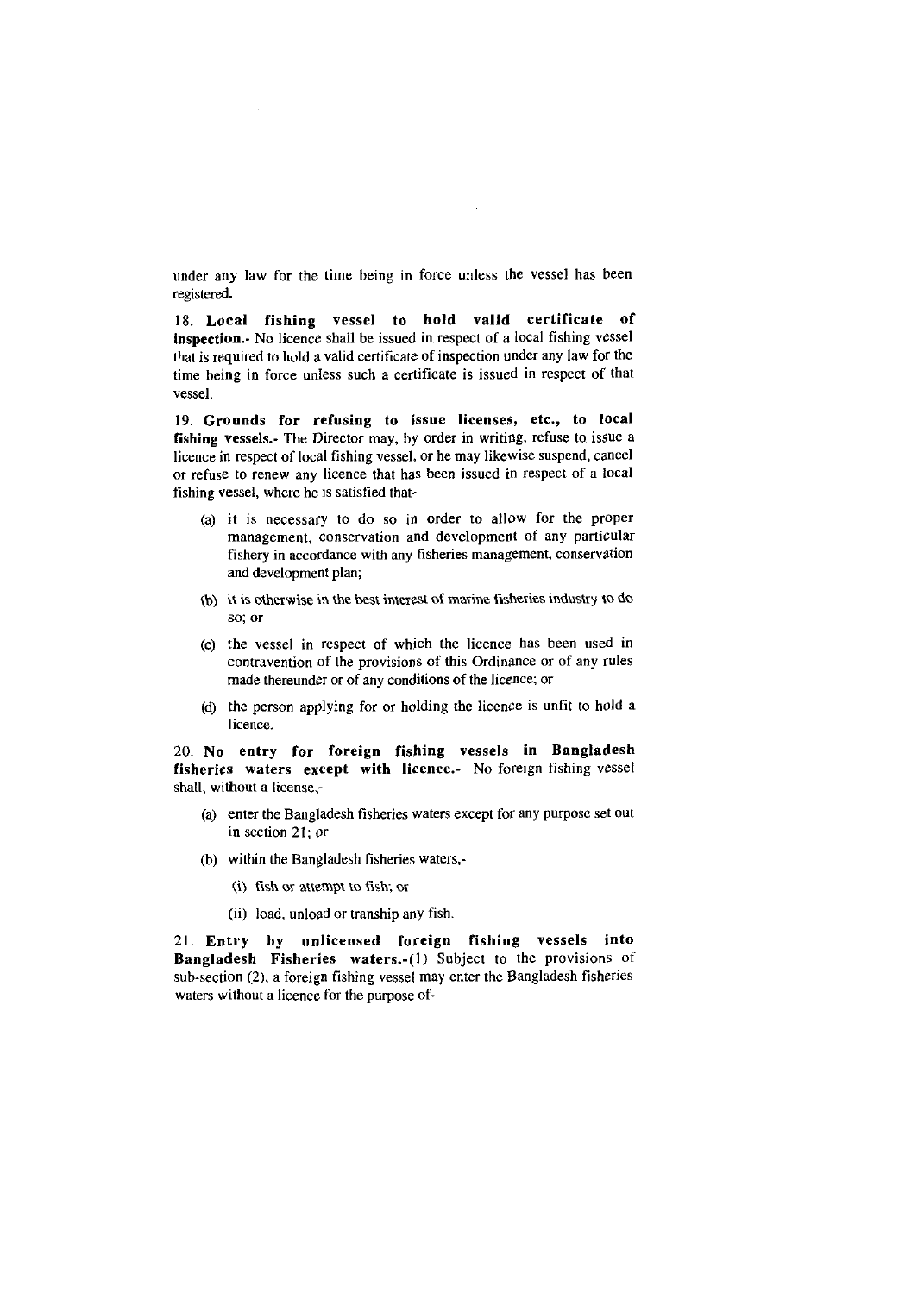- (a) passage through such waters in the course of a voyage to destination outside such waters;
- @) averting imminent danger where the vessel is in distress, to the safety of the vessel or of its crew; or
- (C) rendering assistance to persons, ships or aircraft in danger or distress; or
- (d) obtaining emergency medical assistance for a member of the crew; or
- (e) for any other purpose recognised by international law.

(2) Any foreign fishing vessel entering the Bangladesh fisheries waters for any purpose set out in suh-section (1) shall-

- (a) observe such rules as may be prescribed; and
- (h) return outside such waters as soon as the purpose for which it entered has been fulfilled.

22. Foreign fishing vessels liable to fine and forfeiture if found in Bangladesh fisheries waters illegally.-(l) Where any foreign vessel enters the Bangladesh fisheries waters except in accordance with section 21 or except in accordance with the terms of a licence, the skipper, owner and charterer, if any, of such vessel shall be guilty of an offence and shall be liable to rigorous imprisonment for a term not exceeding three years and to a fine not exceeding **taka** one lakh.

(2) Any foreign vessel entering Bangladesh fisheries waters except in accordance with section 21 or except in accordance with the terms of a licence shall be deemed to be forfeited to the Government.

26. Use of explosives, etc.-(l) Any person, other than a person authorised in writing by the Director, who in the Bangladesh fisheries waters,-

- (a) uses, or attempts to use, any explosive, poison or other noxious substances for the purpose of killing, stunning, disabling or catching fish, or in any other way rendering such fish more easily caught; or
- @) carries, or has in his possession or control, any explosive, poison or other noxious substances with the intention of using such explosive, poison or other noxious substance for any of the purposes referred to in clause (a); or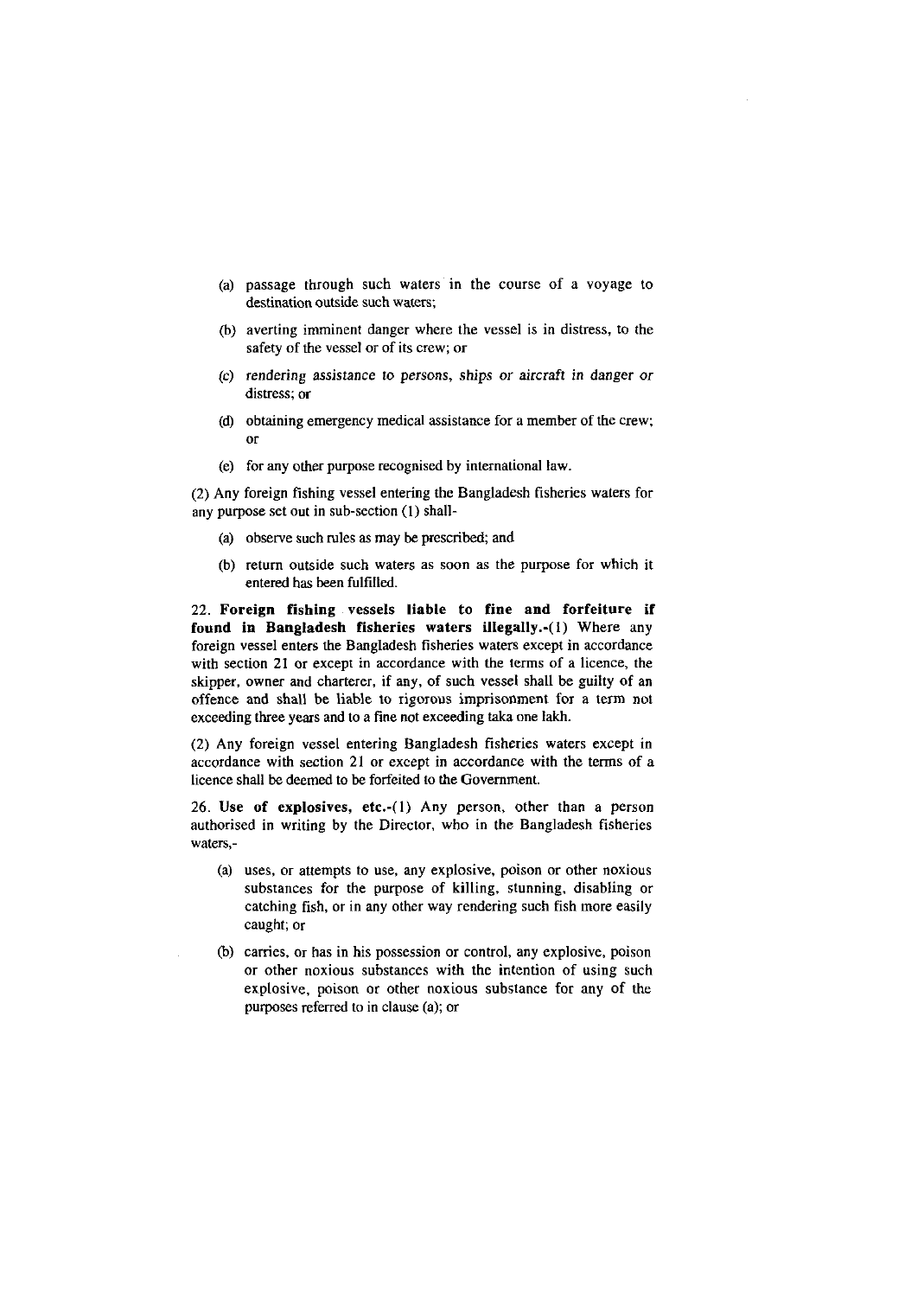- (c) uses, or attempts to use, any prohibited methods of fishing as may be prescribed, or carries, or has in his possession or control, on board any vessel, any fishing gear prohibited under any rule made under this Ordinance; or
- **(d)** knowing, or having reasonable cause to believe, that any fish has been caught or taken in contravention of the provisions of this section or any rules made under this Ordinance, receives, or is found in possession of, such fish without lawful excuse,

shall be guilty of an offence and shall be liable to a fine not exceeding taka one lakh or fifteen times the value of the fish, whichever is greater.

(2) Any explosive, poison or other noxious substance or fishing gear referred to in sub-section (1) found on board any vessel shall be presumed to be intended for the purposes referred to in that sub-section unless the contrary is proved.

27. Small meshes, etc.- Any person who uses or has in his possession or has on board any vessel within the Bangladesh fisheries waters any fishing net which has a mesh size specified for that type of net or any other nets or fishing gear or fishing appliances that have been prohibited under any rules made under this Ordinance shall be guilty of an offence and shall be liable to a fine not exceeding taka one lakh.

28. Government may declare marine reserves.- The Government may, by notification in the official Gazette declare any area of the Bangladesh fisheries waters and, as adjacent or surrounding land, to be a marine reserve where it considers that special measures are necessary-

- (a) to afford special protection to the aquatic flora and fauna of such areas and to protect and preserve the natural breeding grounds and habitats of aquatic life, with particular regard to flora and fauna in danger of extinction; or
- (b) to allow for the natural regeneration of aquatic life in areas where such life has been depleted; or
- (C) to promote scientific study and research in respect of such areas; or
- **(d)** to preserve and enhance the natural beauty of such areas.

29. Fishing, dredging, etc., prohibited in marine reserves.-(l) Any person who, in any marine reserves declared under section 28, without permission granted under this section,-

(a) fishes or attempts to fish; **01**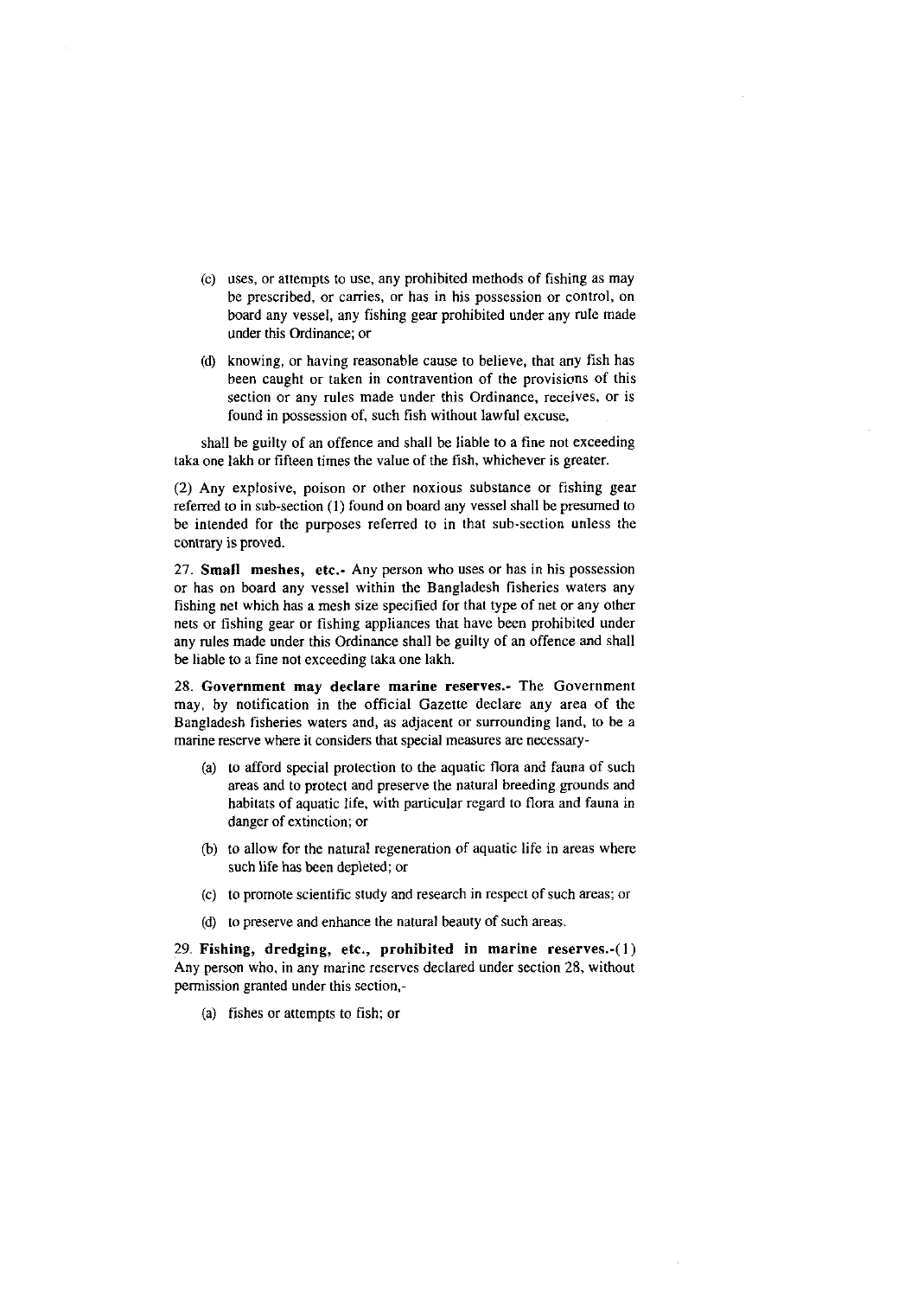- (h) dredges, extracts sand or gravel, discharges or deposits waste or any other polluting matter, or in any other way disturbs, alters or destroys fish or their natural breeding grounds or habitats; or
- (C) constructs or erects any buildings or other structures on or over any land or waters within such reserve,

shall he guilty of an offence and shall be liable to a fine not exceeding taka one lakh.

(2) The Director may give permission to do any of the things prohibited under this section where the doing of such things may be required for the proper management of the reserve or for any of the purposes referred to in section 28.

31. Authorised officers.-(l) The officers of the Directorate of Fisheries not below the rank of Assistant Inspector of Marine Fisheries, members of the Bangladesh Navy not below the rank of petty officer, any officer of the customs and any other persons or class of persons appointed by the Government shall **be** authorised officers.

32. An authorised officer may stop, examine etc., any fishing vessel.- For the purpose of enforcing the provisions of this Ordinance and the rules made thereunder, any authorised officer may, without a warrant,-

- (a) stop and board any fishing vessel within the Bangladesh fisheries waters and make any examination concerning that vessel, its equipments, fishing gear, nets, fishing appliances, crew or fish carried on board that vessel; or
- (b) stop and inspect any vehicle transporting fish; or
- (c) require any person to produce any licence or other document required under this Ordinance or any rules made thereunder for examination and, if necessary, for taking copies thereof.

34. Power to stop vessel.- Where it becomes necessary for an authorised officer to stop any vessel for the purpose of enforcing the provisions of this Ordinance and the rules made thereunder, it shall be lawful for any vessel or aircraft under the command of an authorised officer to summon such vessel to stop by means of an international signal, code or other recognised means, and if it fails to do so, the vessel may be pursued even beyond the Bangladesh fisheries waters and if after a gun is fired as a warning to the vessel to stop, and if it fails to stop after such warning, it may be fired upon.

41. Obstruction of authorised officer, etc.- Any person who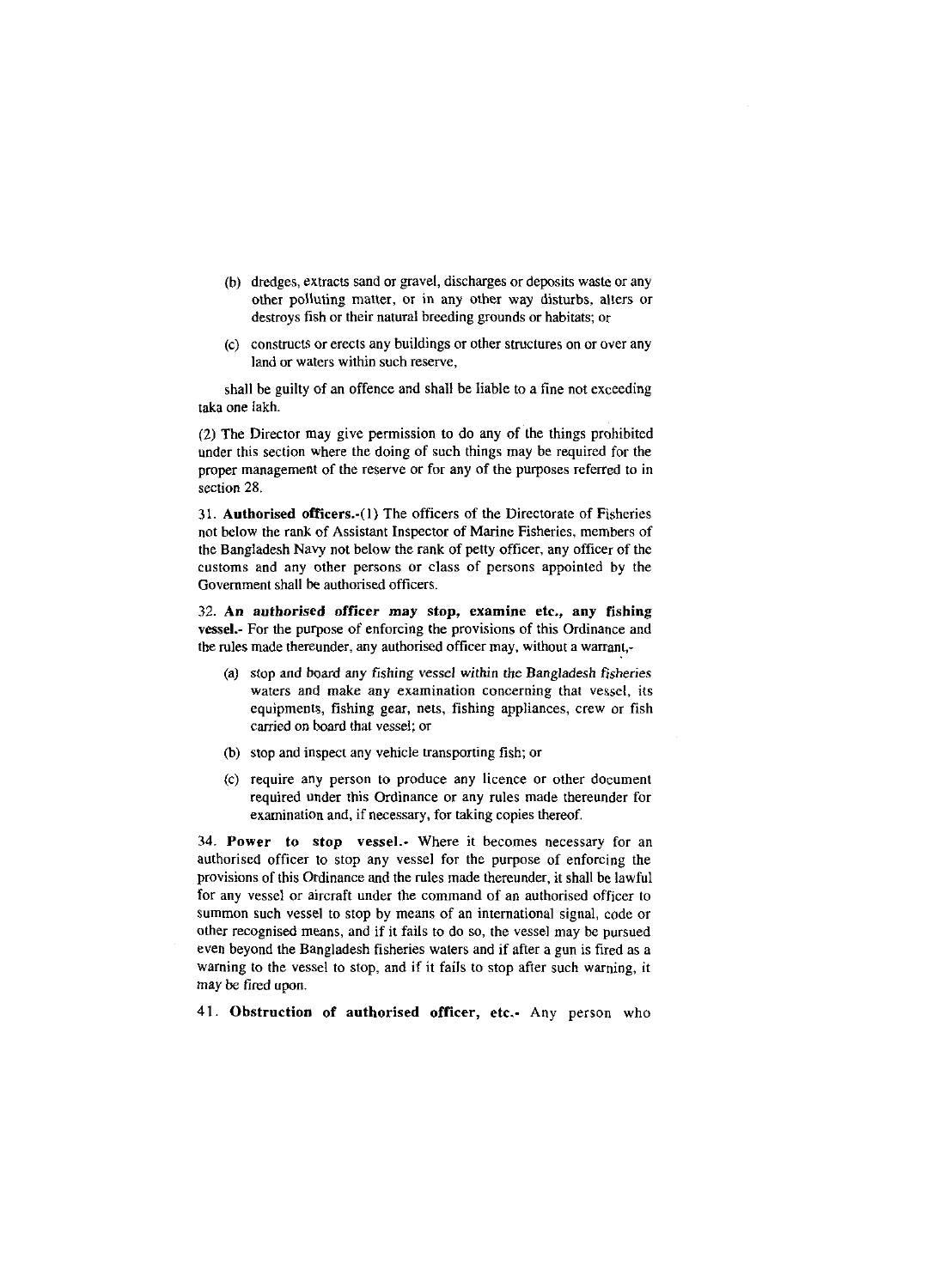wilfully obstructs any authorised officer in the exercise of any of the powers conferred on him by or under this Ordinance shall be guilty of an offence and shall he liable to imprisonment for a term not exceeding three years, or to a fine not exceeding taka one lakh, or to both.

42. Wilful damage of fishing vessels, etc.- Any person who wilfully and unlawfully damages or destroys any fishing vessels, fishing stakes, fishing gear or fishing appliances shall be guilty of an offence and shall be liable to imprisonment for a term not exceeding three years, or to a fine not exceeding taka one lakh, or to both.

43. Contravention of conditions of licence.- Any person who contravenes any condition of any licence shall be guilty of an offence and shall he liable to imprisonment for a term not exceeding three years, or to a fine not exceeding taka one lakh, or to both.

44. Destruction to avoid seizure or detection.- Any person who destroys or abandons any fish, fishing gear or fishing appliances. explosives, poison or other noxious substances or any other thing with intent to avoid their seizure or the detection of any offence against the provisions of this Ordinance or any rules made thereunder shall be guilty of an offence and shall **be** liable to imprisonment for a term not exceeding three years, or to a fine not exceeding taka one lakh, or to both.

45. Failure to mark vessel.- Any person who owns or operates a fishing vessel in the Bangladesh fisheries waters which is not marked in the prescribed manner shall be guilty of an offence and he liable to a fine not exceeding taka twenty-five thousand.

46. Skipper liable for offence committed by persons on board the vessel.- Where an offence against any provision of this Ordinance or any rules made thereunder has been committed by any person belonging to or on board a fishing vessel, the skipper of such vessel shall also he guilty of such offence and shall he liable to a fine not exceeding taka five thousand.

47. Compounding of offence. Any authorised officer may compound any offence against the provisions of this Ordinance or any rules made thereunder for a sum of money not less than one-tenth of the maximum fine provided for such offence provided that in no case shall the sum be less than taka five thousand.

48. Forfeiture of vessels etc., seized.-(l) Any vessel, fishing gear or fishing appliances, explosives, poison or other noxious substance or apparatus seized under sub-section (I) of section 33 or the proceeds of sale under section 38 shall, subject to the provisions of sub-section *(3),-*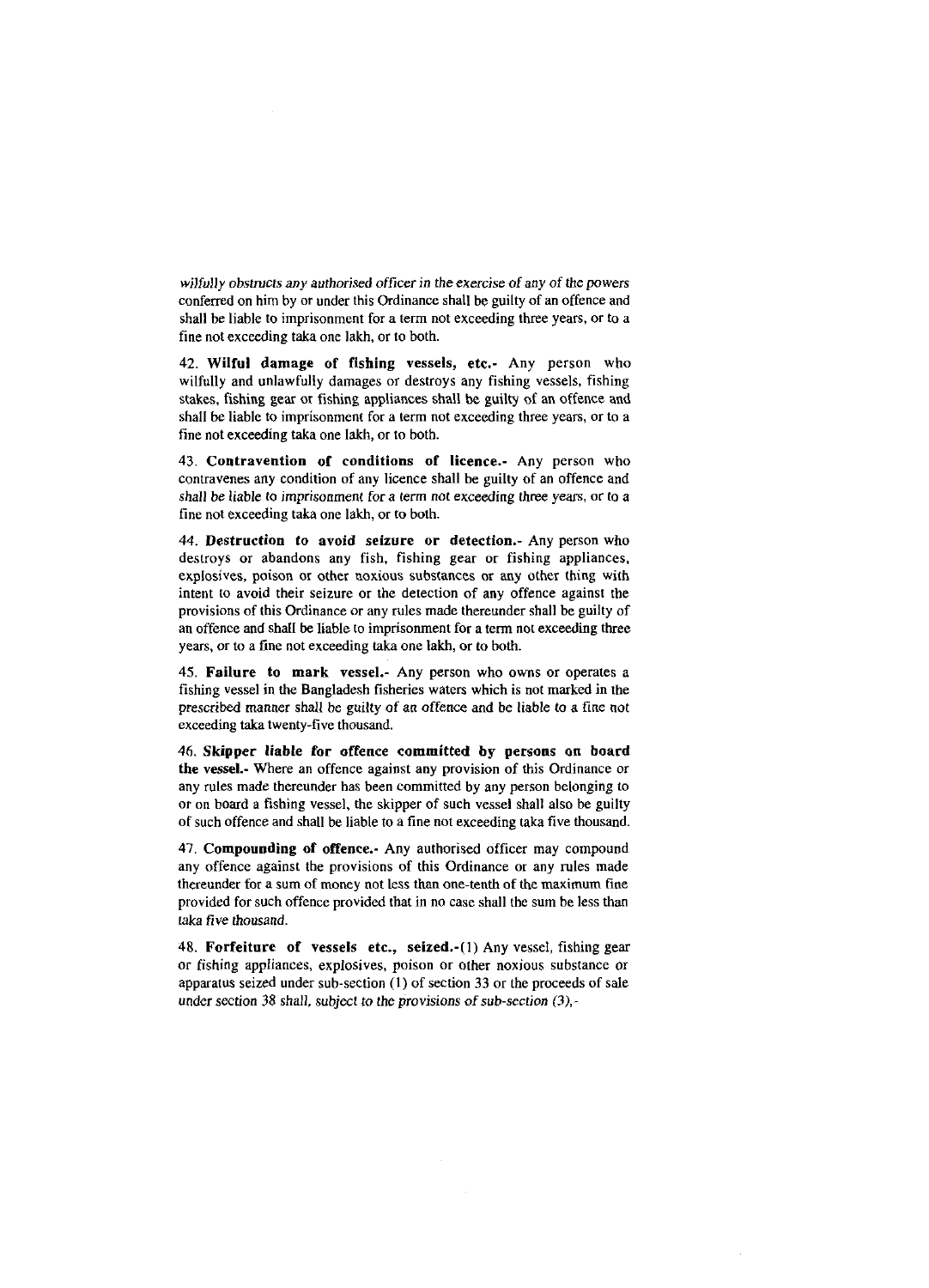- (a) if a prosecution is to he brought under this Ordinance, he held in such custody as may be prescribed pending the outcome of such prosecution; or
- (b) if no prosecution is to be brought under this Ordinance, be held in the custody as aforesaid for a period of one month at the end of which period they shall he deemed to he forfeited to the Government unless, during such period, any written claim is received from the skipper, owner or charterer, if any, contesting such forfeiture.

(2) Where any written claim contesting forfeiture is received under clause (h) of sub-section (l), either-

- (a) the subject matter of the claim shall be released and delivered to the claimant forthwith; or
- (b) the claim shall be referred to the Court for its decision.

(3) Notwithstanding anything contained in this section, the Court may order the release of any fishing gear or fishing appliances seized under section 33 on receipt of a satisfactory bond or other security from any person claiming such property.

49. Court may order forfeiture in addition to any other penalty imposed.- Where any person is convicted of an offence against any provision of this Ordinance or any rules made thereunder, or where the Court finds that an offence has been committed against any provision of this Ordinance or any rules made thereunder, the court, in addition to any other penalty imposed,-

- (a) may order that any fishing vessel (including its furniture, appurtenances, stores and cargo), fishing gear, nets or other fishing appliances used in the commission of such offence shall he forfeited to the Government or that the licence shall he suspended for such period of time as the Court may think fit or be cancelled; and
- (b) shall order that any fish caught in the commission of such offence or the proceeds of sale of any such fish under section 38 and any explosives, poison or other noxious substances used in the commission of such offence shall he forfeited to the Government.

51. Fish found on board a fishing vessel committing an offence presumed to be caught illegally.- All fish found on board any fishing vessel which has been used in the commission of an offence